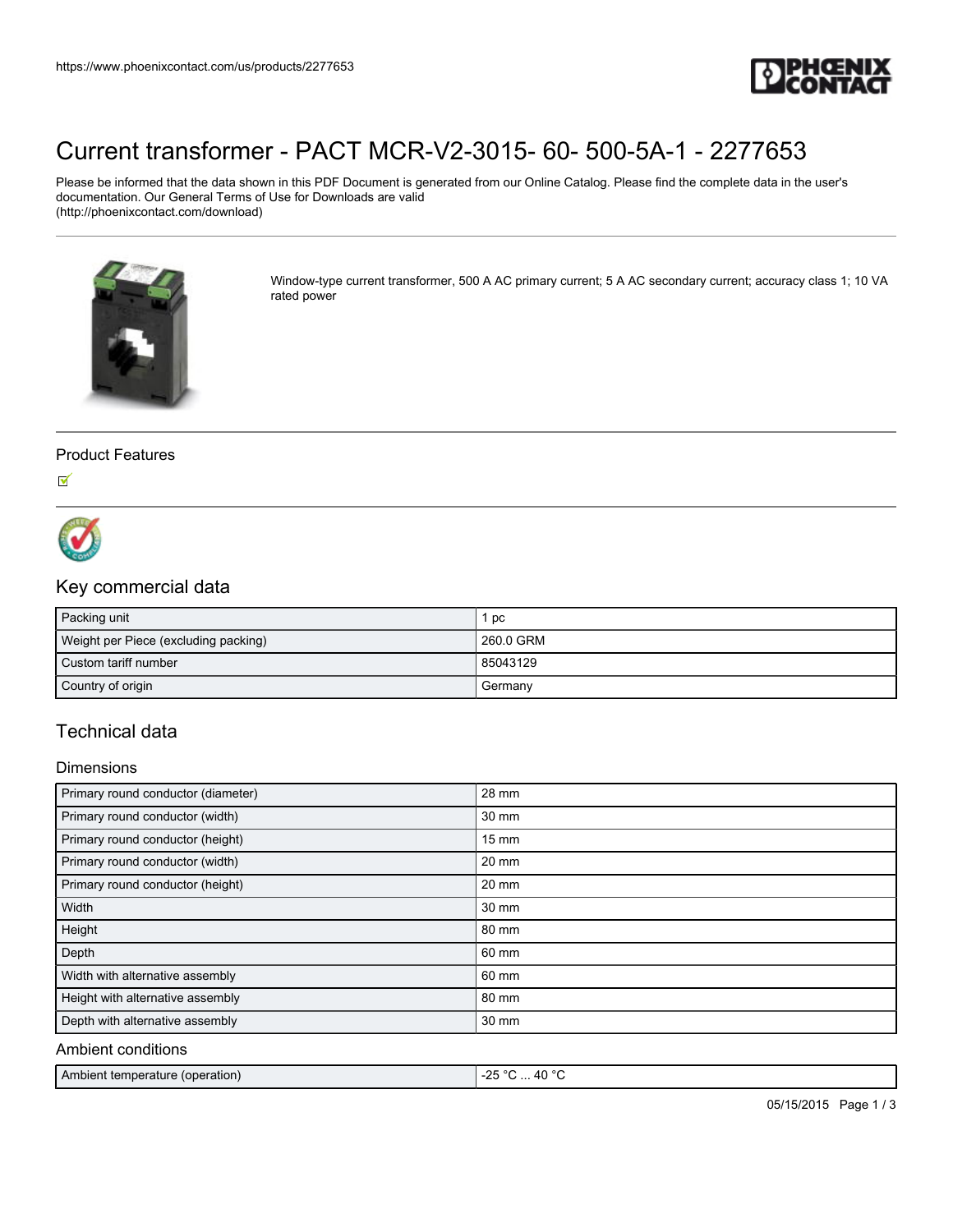

# [Current transformer - PACT MCR-V2-3015- 60- 500-5A-1 - 2277653](https://www.phoenixcontact.com/us/products/2277653)

## Technical data

### Ambient conditions

| Ambient temperature (storage/transport) | $-25$ °C $\dots$ 40 °C                   |
|-----------------------------------------|------------------------------------------|
| Input data                              |                                          |
| Thermal rated short-time current        | $I_{\text{th}}$ = 60 $^*$ $I_{\text{n}}$ |
| Rated surge current                     | $I_{dyn} = 2.5 * I_{th}$                 |
| Rated frequency: Standard converter     | 50 Hz  60 Hz                             |
| Surge current limitation factor         | FS <sub>5</sub>                          |
| Rated power                             | <b>10 VA</b>                             |
| Primary rated current I <sub>pn</sub>   | 0 A  500 A                               |
| Secondary rated current I <sub>sn</sub> | 5 A AC                                   |

### General

| Converter type            | Plug-on converters                 |
|---------------------------|------------------------------------|
| Class                     |                                    |
| Can be calibrated         | no                                 |
| Rated insulation voltage  | kV                                 |
| Test voltage input/output | 3 kV (50 Hz, 1 min.)               |
| Standards/regulations     | IEC 60044-1                        |
| Color                     | black                              |
| Housing material          | Polyamide PA fiberglass reinforced |

## **Classifications**

## eCl@ss

| eCl@ss 4.0 | 27210902 |
|------------|----------|
| eCl@ss 4.1 | 27210902 |
| eCl@ss 5.0 | 27210902 |
| eCl@ss 5.1 | 27210902 |
| eCl@ss 6.0 | 27210902 |
| eCl@ss 7.0 | 27210902 |

### ETIM

| <b>ETIM 2.0</b> | EC001505 |
|-----------------|----------|
| <b>ETIM 3.0</b> | EC001505 |
| <b>ETIM 4.0</b> | EC002048 |
| <b>ETIM 5.0</b> | EC002048 |

### UNSPSC

| UNSP.   |          |
|---------|----------|
| OU 0.UT | 30211501 |
| טפי     | 302      |